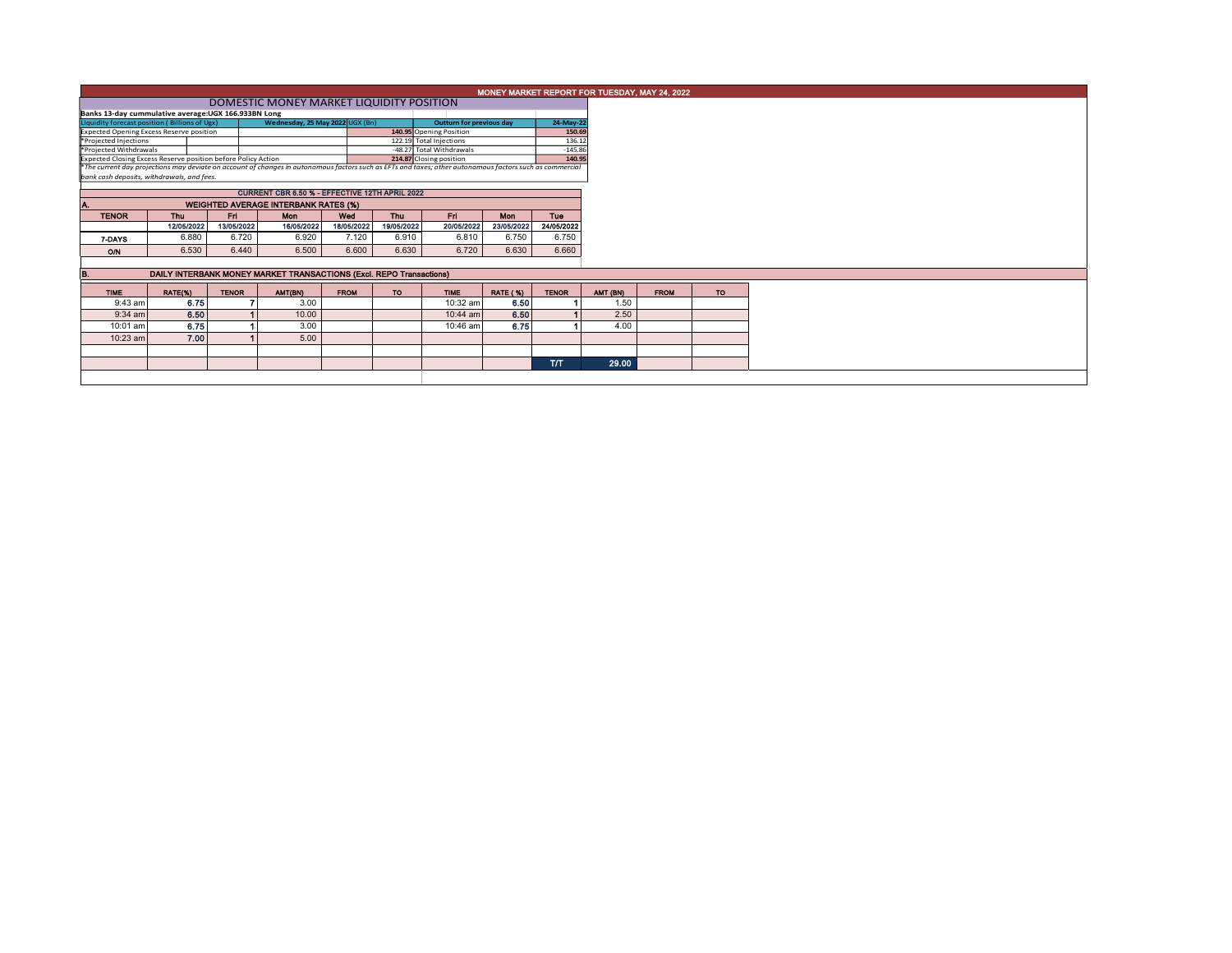| C.<br><b>CBR AND THE 7- DAY WAR INTERBANK RATES</b>                                                                                                                        |                                                                                       |                  |                                                                                   |                  |                                        |                                          |                  |                                                                  |              |              |                  |                  |             |                  |            |            |
|----------------------------------------------------------------------------------------------------------------------------------------------------------------------------|---------------------------------------------------------------------------------------|------------------|-----------------------------------------------------------------------------------|------------------|----------------------------------------|------------------------------------------|------------------|------------------------------------------------------------------|--------------|--------------|------------------|------------------|-------------|------------------|------------|------------|
| 9.500<br>9.000                                                                                                                                                             |                                                                                       |                  |                                                                                   |                  |                                        |                                          |                  |                                                                  |              |              |                  |                  |             |                  |            |            |
| 8.500                                                                                                                                                                      |                                                                                       |                  |                                                                                   |                  |                                        |                                          |                  |                                                                  |              |              |                  |                  |             |                  |            |            |
| 8.000                                                                                                                                                                      |                                                                                       |                  |                                                                                   |                  |                                        |                                          |                  |                                                                  |              |              |                  |                  |             |                  |            |            |
| 7.500                                                                                                                                                                      |                                                                                       |                  |                                                                                   |                  |                                        |                                          |                  |                                                                  |              |              |                  |                  |             |                  |            |            |
| 7.000                                                                                                                                                                      |                                                                                       |                  |                                                                                   |                  |                                        |                                          |                  |                                                                  |              |              |                  |                  |             |                  |            |            |
| 6.500                                                                                                                                                                      |                                                                                       |                  |                                                                                   |                  |                                        |                                          |                  |                                                                  |              |              |                  |                  |             |                  |            |            |
| 6.000<br>5.500                                                                                                                                                             |                                                                                       |                  |                                                                                   |                  |                                        |                                          |                  |                                                                  |              |              |                  |                  |             |                  |            |            |
| 5.000                                                                                                                                                                      |                                                                                       |                  |                                                                                   |                  |                                        |                                          |                  |                                                                  |              |              |                  |                  |             |                  |            |            |
| 4.500                                                                                                                                                                      |                                                                                       |                  |                                                                                   |                  |                                        |                                          |                  |                                                                  |              |              |                  |                  |             |                  |            |            |
| 4.000                                                                                                                                                                      |                                                                                       |                  |                                                                                   |                  |                                        |                                          |                  |                                                                  |              |              |                  |                  |             |                  |            |            |
|                                                                                                                                                                            | 03/05/2022<br>04/05/2022                                                              |                  | 05/05/2022<br>06/05/2022                                                          |                  | 09/05/2022                             | 10/05/2022                               | 11/05/2022       | 12/05/2022                                                       | 13/05/2022   | 16/05/2022   | 17/05/2022       | 18/05/2022       | 19/05/2022  | 20/05/2022       | 23/05/2022 | 24/05/2022 |
|                                                                                                                                                                            |                                                                                       |                  |                                                                                   |                  |                                        |                                          |                  |                                                                  |              |              |                  |                  |             |                  |            |            |
|                                                                                                                                                                            |                                                                                       |                  |                                                                                   |                  |                                        |                                          |                  |                                                                  |              |              |                  |                  |             |                  |            |            |
|                                                                                                                                                                            |                                                                                       |                  |                                                                                   |                  |                                        |                                          |                  | • Overnight WAR = 7-day WAR CBR rate - Upper bound - Lower bound |              |              |                  |                  |             |                  |            |            |
| D.                                                                                                                                                                         |                                                                                       |                  | MONETARY POLICY OPERATIONS MATURITIES PROFILE: (26-MAY- 2022 TO 19-JANUARY- 2023) |                  |                                        |                                          |                  |                                                                  |              |              |                  |                  |             |                  |            |            |
| <b>DATE</b>                                                                                                                                                                | <b>THUR</b>                                                                           | <b>THUR</b>      | <b>THUR</b>                                                                       | <b>THUR</b>      | <b>THUR</b>                            | <b>THUR</b>                              | <b>THUR</b>      | <b>THUR</b>                                                      | <b>THUR</b>  | <b>THUR</b>  | <b>THUR</b>      | <b>THUR</b>      | <b>THUR</b> | <b>TOTAL</b>     |            |            |
|                                                                                                                                                                            | 26-May-22                                                                             | 02-Jun-22        | 09-Jun-22                                                                         | 16-Jun-22        | 23-Jun-22                              | 30-Jun-22                                | 07-Jul-22        | 28-Jul-22                                                        | 04-Aug-22    | 18-Aug-22    | 10-Nov-22        | 08-Dec-22        | 19-Jan-23   |                  |            |            |
| <b>REPO</b><br><b>REV REPO</b>                                                                                                                                             | 215.12<br>$\sim$                                                                      | $\sim$<br>$\sim$ | $\overline{\phantom{a}}$<br>$\sim$                                                |                  | $\overline{\phantom{a}}$<br>$\sim$     | $\sim$                                   | $\sim$<br>$\sim$ | $\sim$<br>$\sim$                                                 | $\sim$       | $\sim$       | $\sim$<br>$\sim$ | $\sim$<br>$\sim$ | $\sim$      | 215.12<br>$\sim$ |            |            |
| <b>BOU BILL/DEPO A</b>                                                                                                                                                     | 70.60                                                                                 | 304.20           | 497.37                                                                            | $\sim$<br>$\sim$ | 69.70                                  | 26.03                                    | 73.14            | 41.06                                                            | 33.00        | 26.60        | 15.00            | 22.13            | 12.57       | 1,191.40         |            |            |
| <b>TOTALS</b>                                                                                                                                                              | 285.72                                                                                | 304.20           | 497.37                                                                            | $\sim$           | 69.70                                  | 26.03                                    | 73.14            | 41.06                                                            | 33.00        | 26.60        | 15.00            | 22.13            | 12.57       | 1.406.52         |            |            |
|                                                                                                                                                                            |                                                                                       |                  |                                                                                   |                  |                                        |                                          |                  |                                                                  |              |              |                  |                  |             |                  |            |            |
| Total O/S Deposit Auction & BOU Bill balances held by BOU up to 19 JANUARY 2023: UGX 1,191 BN<br>Total O/S Repo, Reverse Repo, BOU Bill balances held by BOU: UGX 1,407 BN |                                                                                       |                  |                                                                                   |                  |                                        |                                          |                  |                                                                  |              |              |                  |                  |             |                  |            |            |
|                                                                                                                                                                            | (EI) STOCK OF TREASURY SECURITIES                                                     |                  |                                                                                   |                  | EII)                                   | <b>MONETARY POLICY MARKET OPERATIONS</b> |                  |                                                                  |              |              |                  |                  |             |                  |            |            |
|                                                                                                                                                                            | LAST TBIILS ISSUE DATE: 11-MAY-2022                                                   |                  |                                                                                   |                  | (VERTICAL REPOS, REV-REPOS & BOU BILL) |                                          |                  |                                                                  |              |              |                  |                  |             |                  |            |            |
|                                                                                                                                                                            | On-the-run O/S T-BILL STOCKs (Bns-UGX)                                                |                  | 5.217.21                                                                          | 25/05/2022       | OMO                                    | <b>ISSUE DATE</b>                        | <b>AMOUNT</b>    | <b>WAR</b>                                                       | <b>RANGE</b> | <b>TENOR</b> |                  |                  |             |                  |            |            |
|                                                                                                                                                                            | On-the-run O/S T-BONDSTOCKs(Bns-UGX)                                                  |                  | 23.894.63                                                                         | 25/05/2022 REPO  |                                        | 28-Apr                                   | 305.00           | 6.500                                                            |              |              |                  |                  |             |                  |            |            |
|                                                                                                                                                                            | TOTAL TBILL & TBOND STOCK- UGX                                                        |                  | 29.111.84                                                                         |                  | <b>BOU BILL</b><br><b>BOU BILL</b>     | 28-Apr                                   | 50.03            | 6.906                                                            |              | 28           |                  |                  |             |                  |            |            |
| O/S=Outstanding                                                                                                                                                            |                                                                                       |                  |                                                                                   |                  |                                        | 28-Apr                                   | 68.95            | 7.103                                                            |              | 56           |                  |                  |             |                  |            |            |
| <b>MATURITY</b>                                                                                                                                                            | <b>TOTAL STOCK</b>                                                                    | YTM (%)          | <b>CHANGE IN</b>                                                                  |                  | <b>REPO</b>                            | 04-May                                   | 126.00           | 6.500                                                            |              |              |                  |                  |             |                  |            |            |
|                                                                                                                                                                            | (BN UGX)                                                                              | AT CUT OFF*      | YTM (+/-)                                                                         |                  | <b>REPO</b>                            | 05-May                                   | 579.00           | 6,500                                                            |              |              |                  |                  |             |                  |            |            |
| 91                                                                                                                                                                         | 86.61                                                                                 | 6.601            | 0.100                                                                             |                  | <b>BOU BILL</b>                        | 05-May                                   | 292.63           | 6.998                                                            |              | 28           |                  |                  |             |                  |            |            |
| 182                                                                                                                                                                        | 368.96                                                                                | 8.489            | 0.357                                                                             |                  | <b>BOU BILL</b>                        | 05-May                                   | 25.75            | 7.103                                                            |              | 56           |                  |                  |             |                  |            |            |
| 364                                                                                                                                                                        | 4,761.64                                                                              | 9.180            | $-0.410$                                                                          |                  | <b>BOU BILL</b>                        | $05$ -May                                | 40.38            | 7.348                                                            |              | 84           |                  |                  |             |                  |            |            |
| 2YR                                                                                                                                                                        | 755.00                                                                                | 9.900            | $-0.590$                                                                          |                  | <b>REPO</b>                            | 06-May                                   | 234.00           | 6.500                                                            |              |              |                  |                  |             |                  |            |            |
| 3YR                                                                                                                                                                        | $\sim$                                                                                | 12.090           | $-1.010$                                                                          |                  | <b>REPO</b>                            | 09-May                                   | 354.00           | 6,500                                                            |              |              |                  |                  |             |                  |            |            |
| 5YR                                                                                                                                                                        | 963.61                                                                                | 14,390           | 1.390                                                                             |                  | <b>REPO</b>                            | 10-May                                   | 280.00           | 6.500                                                            |              |              |                  |                  |             |                  |            |            |
| 10YR                                                                                                                                                                       | 10,838.58                                                                             | 13.750           | 0.250<br>$-1.510$                                                                 |                  | <b>REPO</b>                            | 12-May                                   | 494.00           | 6.500                                                            |              |              |                  |                  |             |                  |            |            |
| 15YR<br>20YR                                                                                                                                                               | 9,302.55<br>2.034.90                                                                  | 14.390<br>15,900 | 0.400                                                                             |                  | <b>BOU BILL</b><br><b>BOU BILL</b>     | 12-May<br>12-May                         | 280.32<br>24.82  | 6.998<br>7.109                                                   |              | 28<br>56     |                  |                  |             |                  |            |            |
|                                                                                                                                                                            |                                                                                       |                  |                                                                                   |                  |                                        |                                          | 11.87            | 8.500                                                            |              | 252          |                  |                  |             |                  |            |            |
|                                                                                                                                                                            | Cut OFF is the lowest price/ highest yield that satisfies the auction awarded amount. |                  |                                                                                   |                  | <b>BOU BILL</b>                        | $12$ -May $-$                            |                  |                                                                  |              |              |                  |                  |             |                  |            |            |

REPO 13-May 72.00 6.500 6<br>REPO 17-May 3.00 6.500 2 REPO | 17-May |- 3.00 | 6.500 | | 2 REPO 19-May 40.00 6.500 7<br>REPO 20-May 40.00 6.500 3 REPO 20-May - 40.00 REPO 23-May 29.00 6.500<br>REPO 24-May 146.00 6.500 24-May - 146.00 6.500 2

WAR-Weighted Average Rate